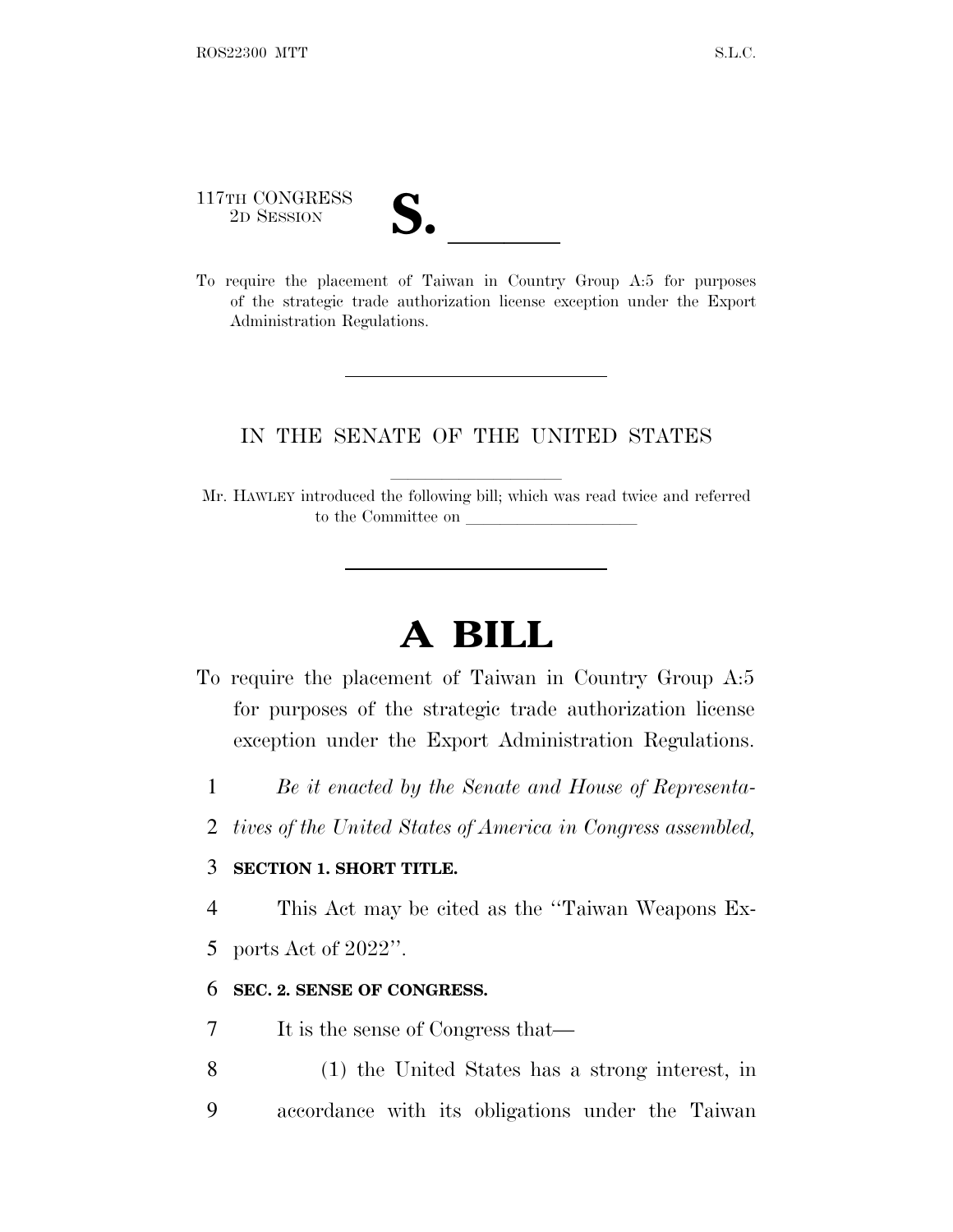Relations Act (22 U.S.C. 3301 et seq.), in ensuring that Taiwan has all resources necessary to defend itself, especially by asymmetric ways and means, against military action by the People's Republic of China;

 (2) the threat of military action by the People's Republic of China against Taiwan is growing more rapidly than many anticipated, with the current and former commanders of the United States Indo-Pa- cific Command testifying that the Government of the People's Republic of China may view the local mili- tary balance over Taiwan as favorable to an invasion well before 2035 and potentially as soon as 2027;

 (3) it is imperative that the United States pro- vide Taiwan with defensive resources with urgency, not only so that Taiwan can better defend itself against military action by the People's Republic of China, but also to reduce the operational risk to the United States Armed Forces, if the President com- mits such forces to Taiwan's defense following the initiation of hostilities by the Government of the People's Republic of China;

 (4) the inclusion of Taiwan in Country Group A:5 under Supplement No. 1 to part 740 of the Ex-port Administration Regulations would address the